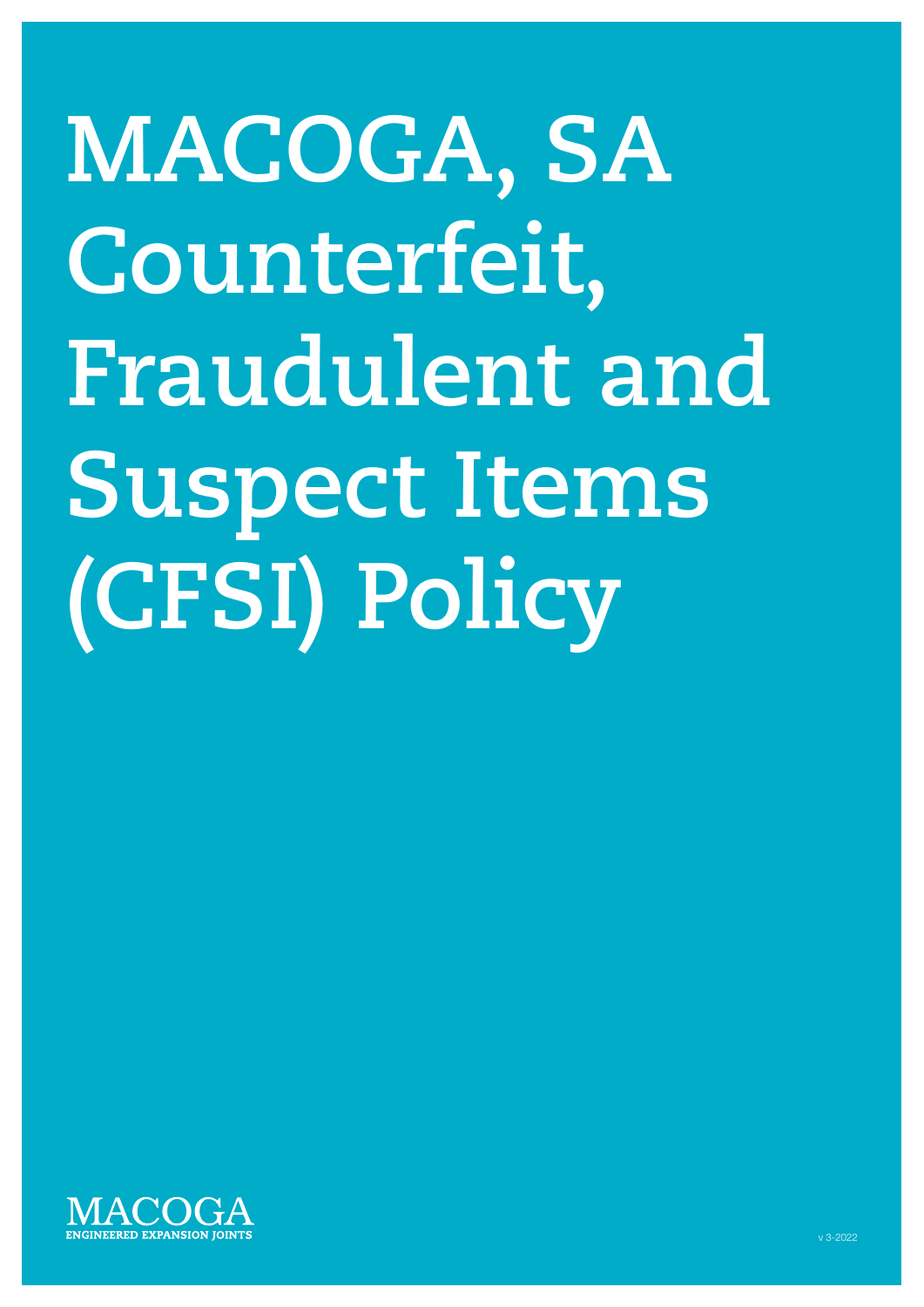# **CFSI Policy**

At MACOGA, safety is our overriding priority and we understand the potential risks concerning the supply of Counterfeit, Fraudulent and Suspect Items (CFSI) within the supply chain, and to this end we only use suppliers that can demonstrate the quality and source of the materials (including goods) that we require.

This document will be used as the framework for identifying and preventing any counterfeit, fraudulent, or suspect items from causing harm or loss in our supply chain. This policy

recognises that throughout all levels of the supply chain there are parties who might wish to substitute Counterfeit, Fraudulent and Suspect Items (CFSI) for genuine items or services for commercial gain.

All staff, partners and suppliers should be aware of the risks and hazards of CFSI entering the supply chain and understand their role in mitigating the risks.

# **Commitments**

We will make sure that:

1. Our Quality Management System includes controls to assure that only correct and accepted items are used or installed.

2. Our Construction O&M manuals incorporate warranties on all products as provided by our approved suppliers and contractors.

3. Counterfeit, Fraudulent or Suspect (CFS) items are prevented at all levels of our operations including:

- Selection of external suppliers and contractors.
- Specific information to external suppliers and contractors, including requirements for control of their sub suppliers.
- Control of externally supplied processes, products, and services.
- Maintenance of accurate purchase and sales records including but not limited to purchase orders, purchased products and quantities, purchase contracts, supplier invoices, supplier delivery notes, transporter or shipper details, incoming goods receipt inspections, receipts/ invoices detailing sold products and quantities, sales contracts, sales invoices, sales delivery notes, transporter or shipper details, outgoing goods shipment inspections.
- A purchasing process in place for checking that, goods received match the information in the delivery documents and purchase orders. Proof of matching delivery documents and purchase orders is available.
- Monitoring and measurement activities.

4. When CFS items are detected, they will be managed as non-conformities (NCR's) and relevant parties, including the customer, will be informed without delay.

### **Scope**

This policy applies to all material, documents, and records as defined here:

**Materials:** Material refers to all equipment, parts, components, products, raw material, documents, records, or software associated with the deliverable product or service.

**Counterfeit Material:** Material whose origin, age, composition, configuration, certification status or other characteristic (including whether or not the material has been used previously) has been falsely represented by: a) misleading marking of the material, labelling or packaging; b) misleading documentation; or c) any other means, including failing to disclose information; except where it has been demonstrated that the misrepresentation was not the result of dishonesty by a supplier or sub-supplier within the supply chain.

**Fraudulent Items:** Items that are intentionally misrepresented to be something they are not. Fraudulent items include items provided with incorrect identification or falsified/inaccurate certification. Fraudulent items also include items sold by entities that have acquired the legal right to manufacture a specified quantity of an item (such as an integrated circuit) but produce a larger quantity than authorised and sell the excess as legitimate inventory.

**Suspect Items:** A suspect item is one in which there is an indication by visual inspection, testing, or other information that it may not conform to established Legislation, industryaccepted specifications, or customer requirements. Suspect items must be further investigated to determine whether they are counterfeit. When an item contains indications, but insufficient evidence, of irregularities such as noncompliance with agreed-upon specifications in the manufacturing process, it may be declared suspect.

**Supplier:** Organisation or person that provides material (as defined above).